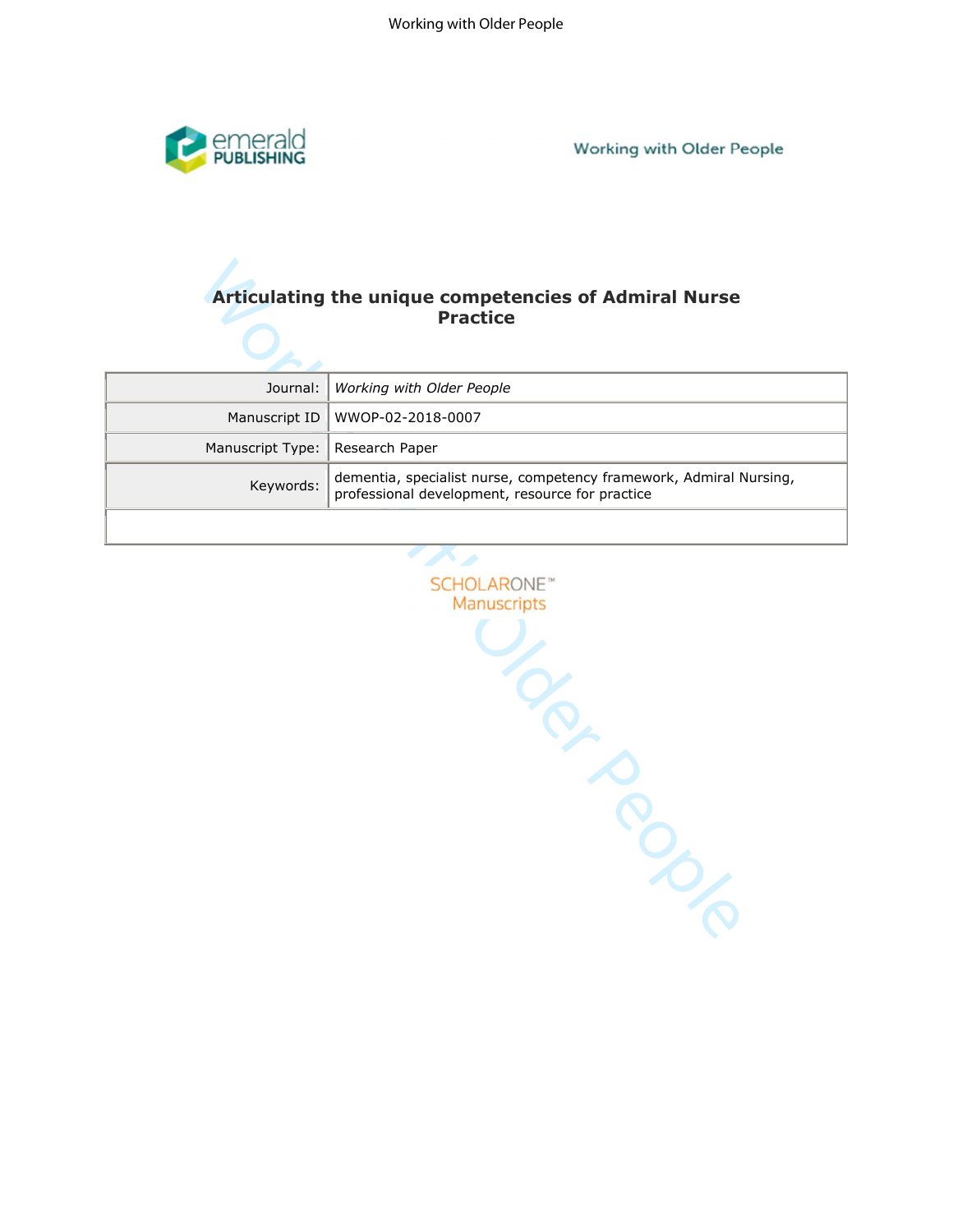#### **Articulating the unique competencies of Admiral Nurse Practice**

#### **Structured Abstract**

**Purpose:** This article describes the process of developing a contemporary competency framework for Admiral Nurses in dementia care.

ronk for Admiral Nurses in dementia care.<br>
arch: Information and evidence was gathered from research and policy literature<br>
arch: Information and evidence was gathered from research and policy literature<br>
arching competenc **Approach:** Information and evidence was gathered from research and policy literature regarding competencies to deliver advanced practice within dementia care. An online survey completed by 75 Admiral Nurses with follow-up interviews clarified current practice across the range of service contexts in which they work. A focus group of people living with dementia and family carers, and a reference group of practitioners helped to develop a competency framework which was refined through focus groups with Admiral Nurses working in different areas.

**Findings:** The literature review, survey and interviews provided a framework grounded in up-to-date evidence and contemporary practice. There was broad agreement in the literature and the practitioners' priorities regarding the core competencies of advanced practice, with constructive suggestions for making the framework useable in practice. This resulted in a robust framework articulating the competencies of Admiral Nurses which could be used for continuous professional development.

**Value:** Engaging the Admiral Nurses ensured the competencies were contemporary, succinct and applicable within practice, and also cultivated a sense of ownership. Developing the competency framework *with* the Admiral Nurses not *for* them provides an approach which may have value for professionals undertaking a similar process in their specialist area. It is anticipated the competency framework will provide further evidence of the benefits of specialist nurse support for families affected by dementia.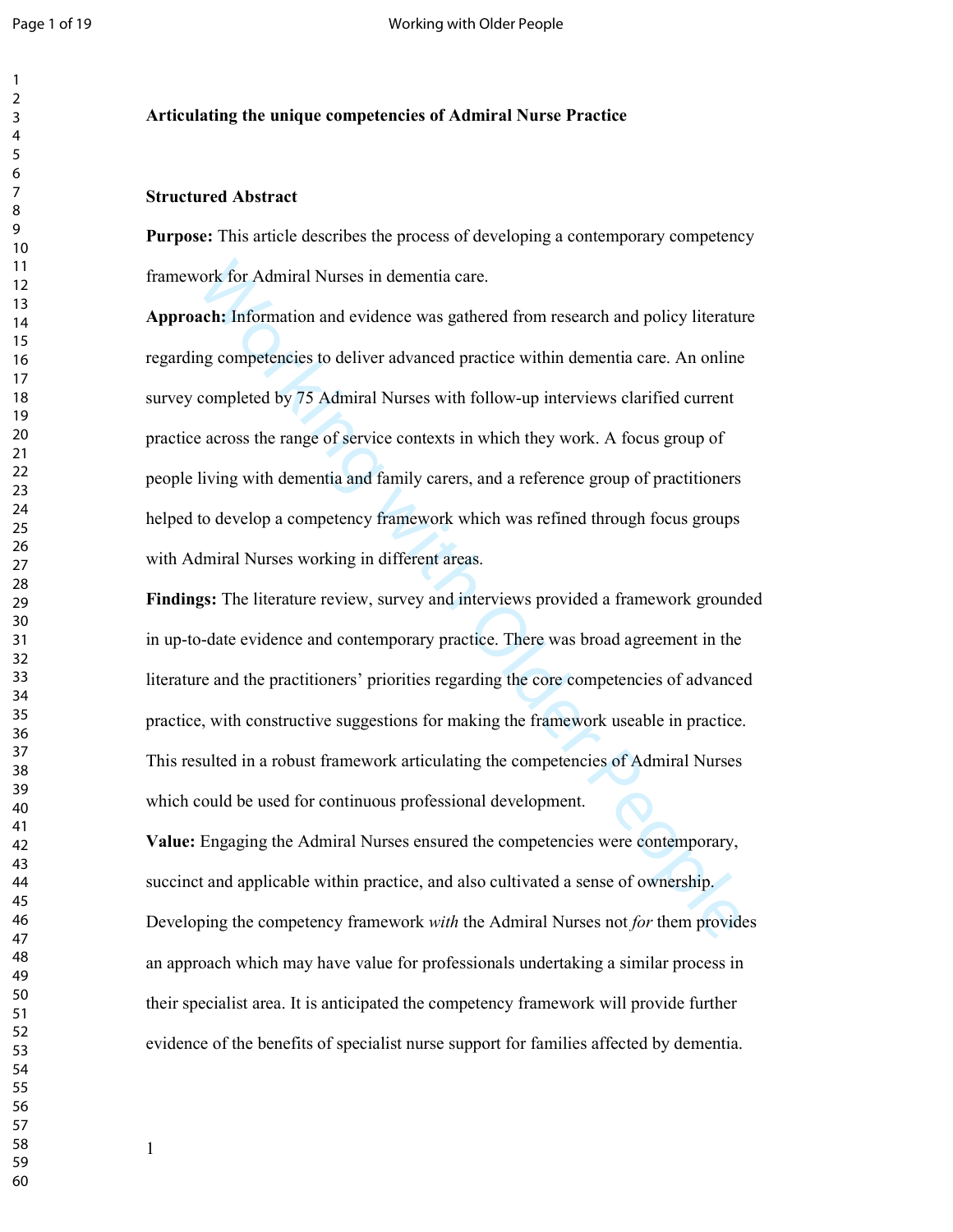## **Introduction**

at syndromes, some very rare, that often happen to people who are also experie<br>
e health and social changes at the same time. Health and social care services s<br>
and their families through timely diagnosis, post-diagnostic Providing skilled care and support to people living with dementia and their families is a serious endeavour, however describing the sophisticated competencies required to support families with complex needs is not straightforward. Dementia covers a complex range of different syndromes, some very rare, that often happen to people who are also experiencing multiple health and social changes at the same time. Health and social care services support people and their families through timely diagnosis, post-diagnostic support and adjustment, progressive and unpredictable loss of functioning, adjusting to help at home, changing lifestyle needs, hospitalisations, housing support, care home admission and complex end of life issues. All of this needs to be done with due respect and sensitivity to the person's lifestyle, family context and the context of the community in which they live. Many countries struggle to provide a workforce with the competencies to deliver this across the whole care pathway. Understandably, significant attention has been paid to the basic competencies for the dementia care workforce in describing what frontline staff should be able to demonstrate, often focusing on important building blocks of good communication and signposting to support services (Skills for Health *et al.*, 2015). There has been relatively little attention to the advanced level skills in the dementia care workforce (Health Education South West, 2014). This paper describes a process for helping specialist nurses articulate these skills and competencies, and offers it as an example that other professional groups may benefit from. Admiral Nursing is supported by the charity Dementia UK and delivers specialist dementia care to people with dementia and their families. They were established in 1999 as a result of the experiences of the family of Joseph 'Admiral Joe' Levy who had vascular dementia. Admiral Nurses are the only group of qualified nurses in the UK to specialise specifically in dementia care. Originally, Admiral Nurses were employed to work alongside specialist older people's mental health teams in people's own homes with a focus on the family. They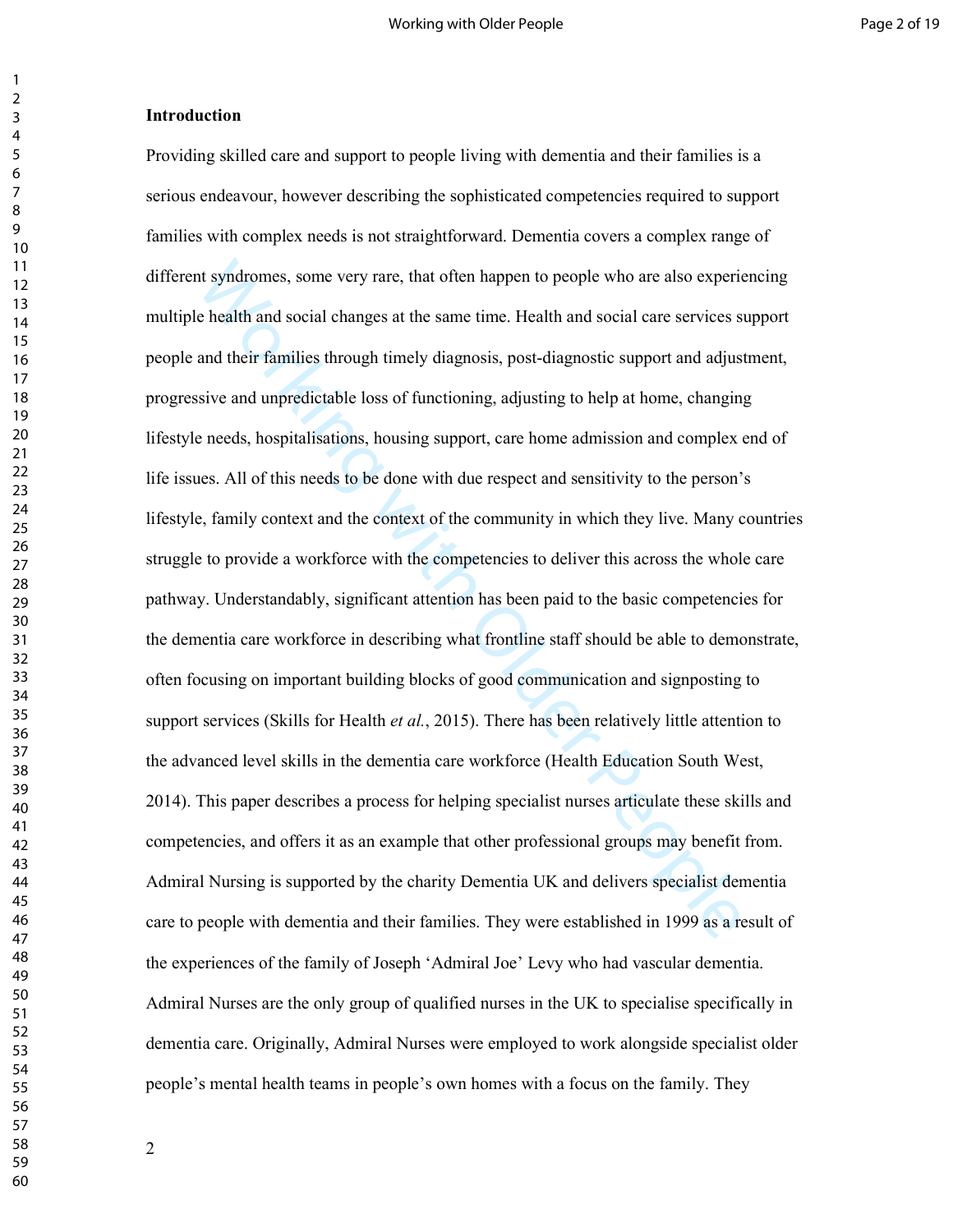#### Page 3 of 19 Working with Older People

in include assessment and support of those with atypical dementias and/or multities, managing risk, family conflict, carer breakdown, end of life decisions and transitions in care. The role also requires significant skill emphasise a person-centred ethos in their work (Kitwood, 1997) that recognises the importance of providing support for the whole family. Over the years, there has been an increase in specialist nurses focussing on specific clinical areas and there has also been a shift in Admiral Nurses' focus towards supporting those families with the most complex needs. This can include assessment and support of those with atypical dementias and/or multiple morbidities, managing risk, family conflict, carer breakdown, end of life decisions and other difficult transitions in care. The role also requires significant skill in coordinating care across a number of increasingly diverse health and social care providers, especially for those with multiple conditions as is often the case in dementia. Admiral Nurses now cover a variety of care settings within social and health services. At the time of writing around 225 Admiral Nurses are in post of which approximately 35% work in primary care, 30% in secondary mental health services, 15% in care homes, 10% in acute hospitals and hospices, with the remainder working with a small number of domiciliary care providers, local authorities and providing a telephone helpline.

Admiral Nurse work is complex and requires clinicians to be highly-skilled practitioners functioning within an advanced level of practice, often working independently but at the same time sitting within a multi-professional team or service, who may or may not be fully familiar with their role. In order to become an Admiral Nurse, professionals already have significant clinical experience in working with people affected by dementia. On becoming an Admiral Nurse the expectation is that professionals continually and systematically develop their knowledge and skills in dementia care. Within this structure a clear measure of attaining competencies was required to be evident alongside a pathway for progression and practice development for each professional. Initially, the specialist skills grew out of the demand and context of work undertaken. This was formally described in the original Admiral Nurse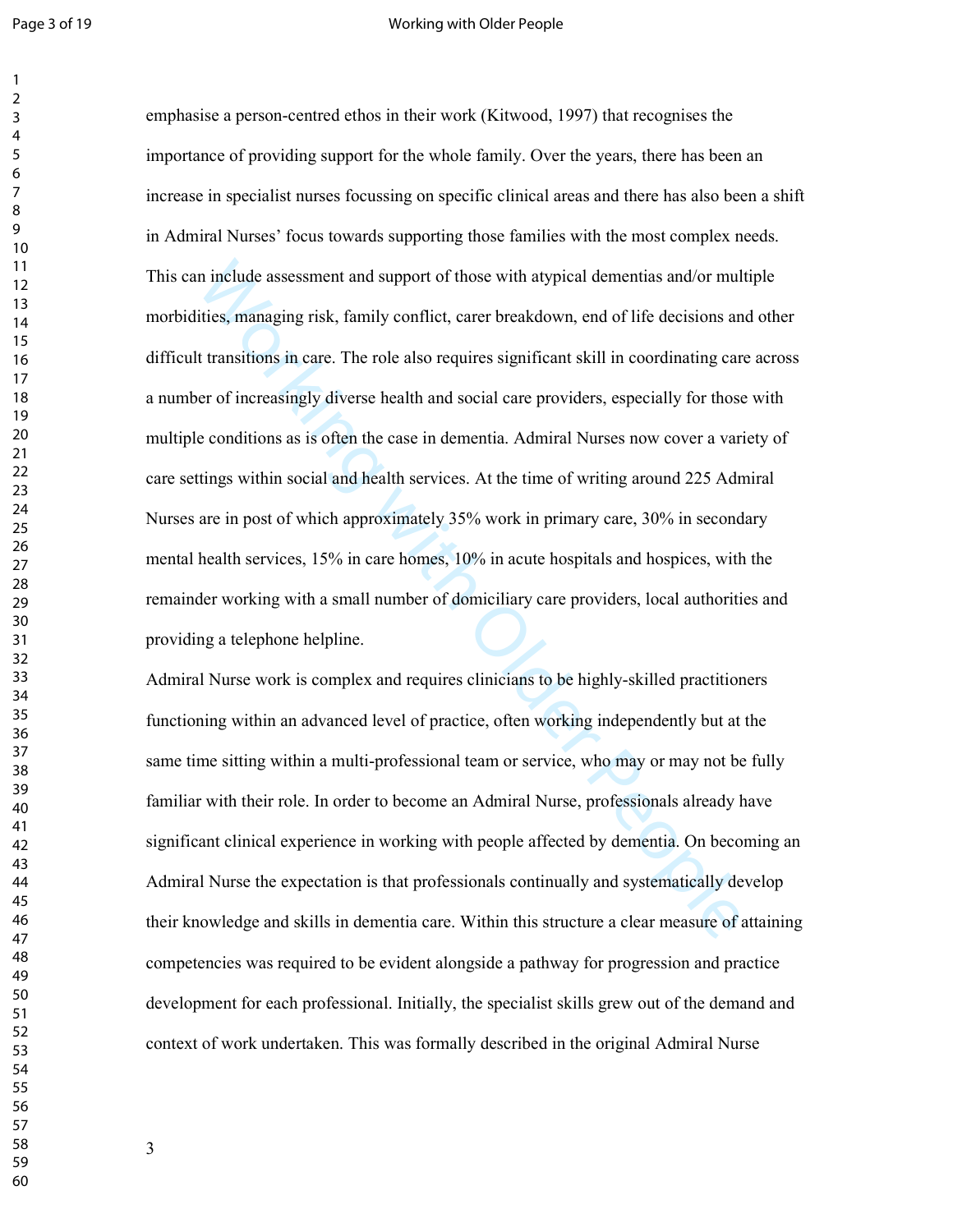Competency Framework (ANCF) (Traynor and Dewing, 2003) and was subsequently reviewed and updated (Hibberd, 2012).

ialing programme for advanced nurse practice (Royal College of Nursing, 201<br>
son how specialist nurses report on their practice. Ongoing developments by H<br>
ion England (HEE) in respect of skills and comptetneies in dementi The accreditation of the professional practice of nursing, such as the Nursing and Midwifery Council (NMC) updated reaccreditation process (NMC, 2010, 2015a, 2015b) and the credentialing programme for advanced nurse practice (Royal College of Nursing, 2016), impacts on how specialist nurses report on their practice. Ongoing developments by Health Education England (HEE) in respect of skills and competencies in dementia care – particularly Tier 3 (expert practitioner) education and training (HEE, 2015; Skills for Health *et al.*, 2015) – also impact on the positioning of Admiral Nursing. These drivers all made it timely to undertake a refresh of the ANCF to enable Admiral Nurses to articulate and critically reflect on their own practice and progression.

This paper reports on the process utilised to develop this refreshed version of the ANCF, which had the aim of being a 'resource for practice' and so is referred to from now on as the ANCF – Resource for Practice (ANCF-RFP) to distinguish it from the previous iterations of the ANCF. It was clear from the drivers set out above that the refresh would need to be grounded in the experience of the whole range of Admiral Nurse Practitioners operating in different contexts, the current policy and accreditation climate, and the experience of people using Admiral Nursing services.

#### **Methods**

The overarching approach for developing the ANCF-RFP was based on the principles of coproduction and action research, taking place in two distinct phases as detailed below. The aim was to produce an ANCF-RFP that truly reflected the contemporary complexity of Admiral Nursing, but that would also be straightforward to utilise in continuing practice development for individual nurses at different stages of development. A Reference Group was established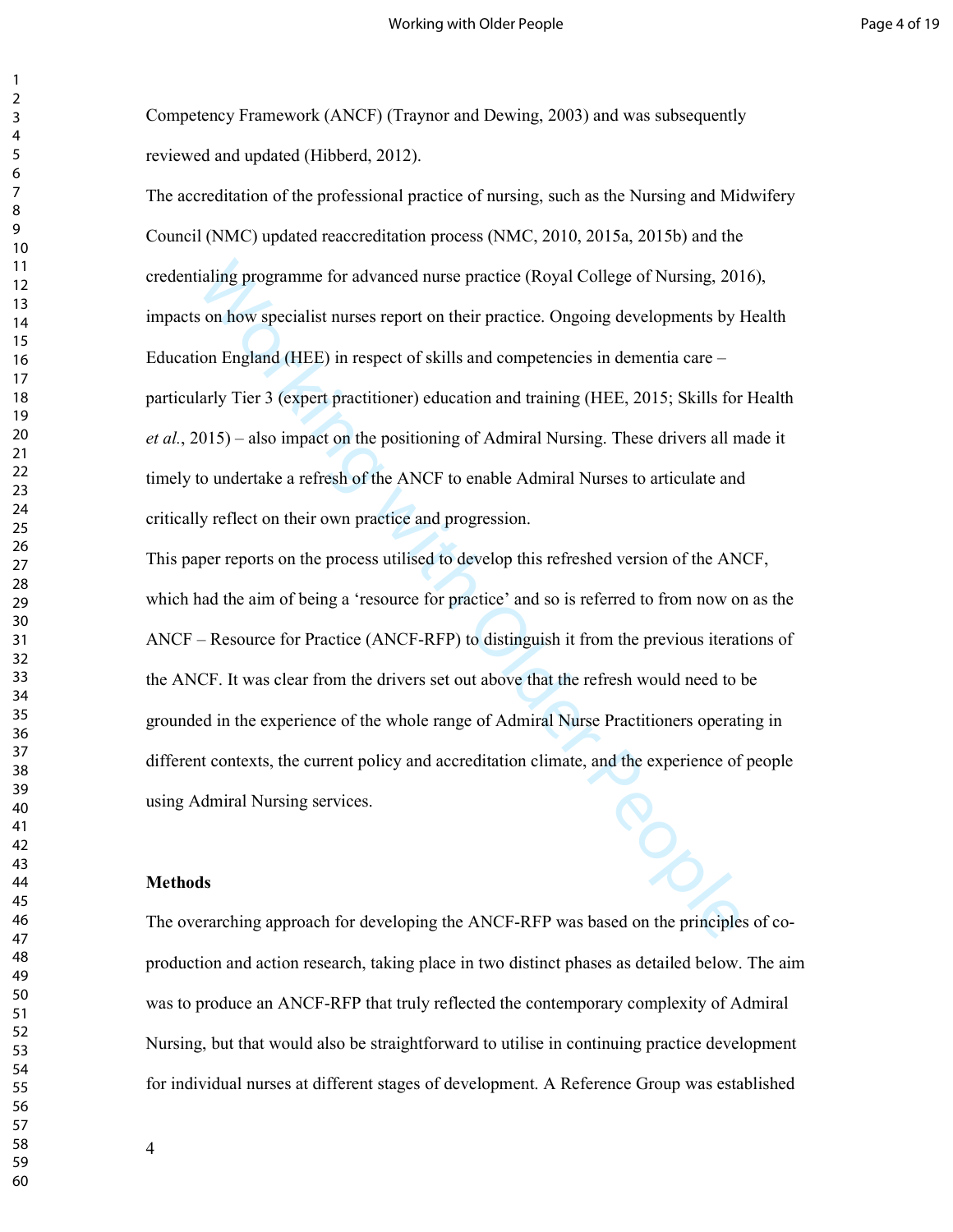to review and comment on the emerging ANCF-RFP at different stages across both phases as part of an iterative process. This group consisted of a carer with experience of Admiral Nurse services, two Admiral Nurses with different levels of experience, a Dementia UK Practice Development Lead, and a specialist nurse with experience of competency frameworks relating to another health condition. This drew upon a range of people with knowledge or experience of Admiral Nursing and/or competency frameworks, reflecting the intention to utilise and be informed by clinical practice.

## *Phase 1: Evidence gathering and drafting the ANCF-RFP*

Phase 1 consisted of four main activities aimed at gathering evidence, culminating in the production of a draft version of the ANCF-RFP.

to another health condition. This drew upon a range of people with knowledgence of Admiral Nursing and/or competency frameworks, reflecting the intention of a forming by clinical practice.<br>
1: Evidence gathering and drafti *Review of Existing Documentation and Literature*: A literature review was conducted with two main aims. Firstly, to provide a systematic analysis of existing documentation and relevant reports and articles to identify which of the eight competencies from the earlier versions of the ANCF had the greatest relevance to contemporary Admiral Nurses across the range of practice settings. Secondly, to review the design of current and emerging competency frameworks for other health conditions to inform the overall structure and style of the ANCF-RFP.

The literature review focussed primarily on evidence relating to Admiral Nursing, specialist nursing practice, specialist dementia practice, previous Dementia UK work on competency frameworks, examples of competency frameworks for other conditions, and dementia strategies from HEE and professional bodies. Overall, over 200 potential articles and competency frameworks were identified for further investigation. Precedence was given to literature from the UK from 2006 onwards, although the wider pool of articles was explored for completeness.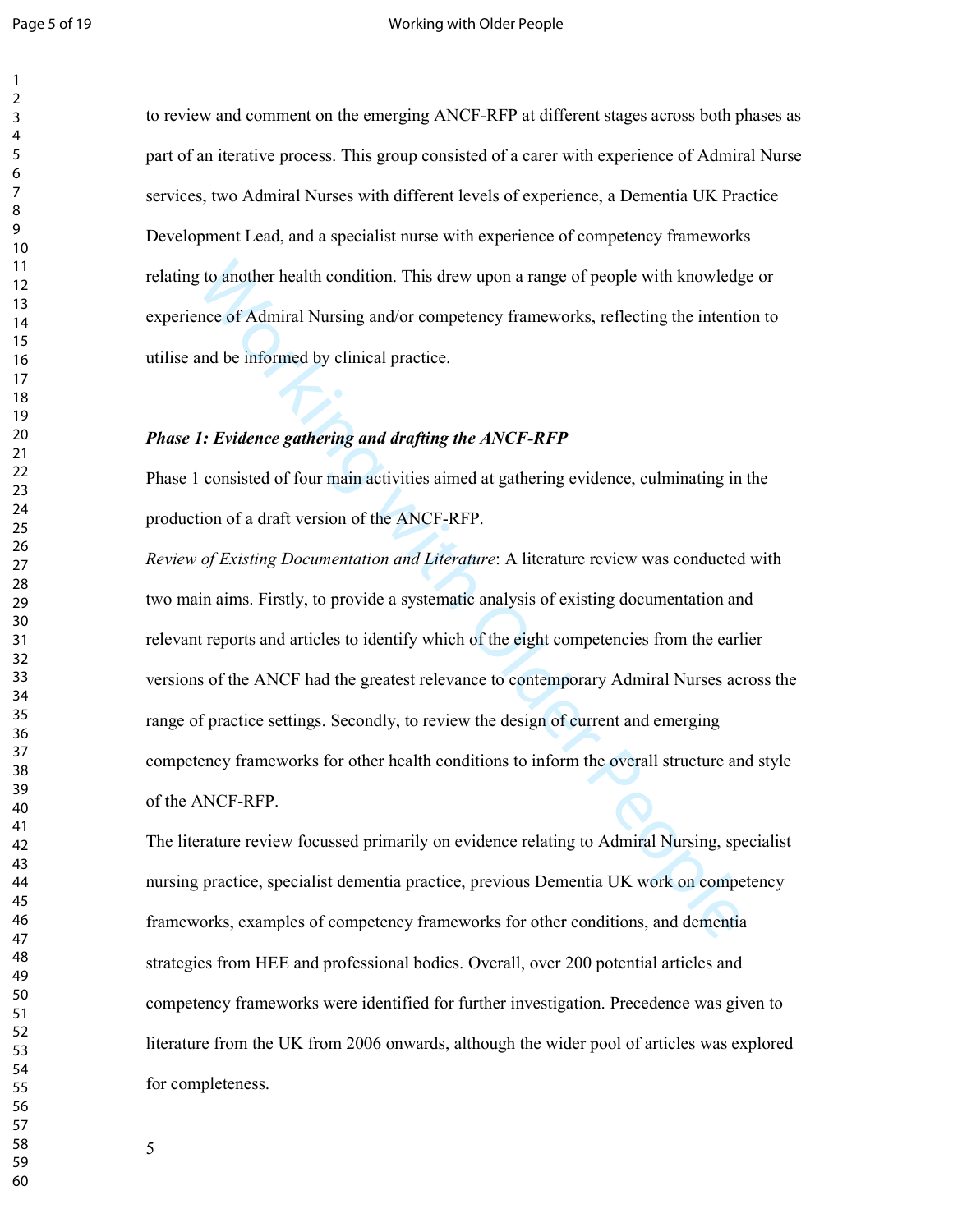*Online Survey with Admiral Nurses:* To ensure that the experience of the current workforce was included, a short online survey was developed and distributed to the 130 Admiral Nurses in post at the time. The survey asked the Admiral Nurses to provide information about: their job role; how they used the existing ANCF; anything they felt was missing; and how applicable they felt each of the existing competencies was to their practice. Responses were received from 75 nurses (58%), covering all settings where Admiral Nurses were employed. Those who completed the survey represented different levels of experience, although 69% had been an Admiral Nurse for at least two years.

The literature review and online survey were analysed independently by different members of the research team with the aim of identifying common themes and exploring the relevance of the existing competencies.

ble they felt each of the existing competencies was to their practice. Response<br>d from 75 nurses (58%), covering all settings where Admiral Nurses were emp<br>who completed the survey represented different levels of experienc *Telephone Interviews with Admiral Nurses:* To explore the survey findings in more detail, four telephone interviews (TI1-TI4) were conducted with Admiral Nurses who had previously undertaken a Masters-level module that had used the existing ANCF in practice. The respondents had engaged with the ANCF in detail and were able to give in-depth feedback regarding its strengths and weaknesses in practice. To remove any potential bias, the telephone interviews were conducted by a member of the research team who had not been involved in delivering the module.

*Focus Group with 'Experts by Experience':* In order to ensure that the ANCF-RFP resonated with the needs of people with dementia and their families, a focus group (FG) was facilitated with a group of 'Experts by Experience'. This comprised three people living with dementia supported by two family carers, who between them had experience of diagnosis, domiciliary care, acute hospital, care home and palliative care support. Additionally, some of the group had received assistance from an Admiral Nurse. The focus group was recruited from a larger Experts by Experience group affiliated to the research centre. Overall, the group was able to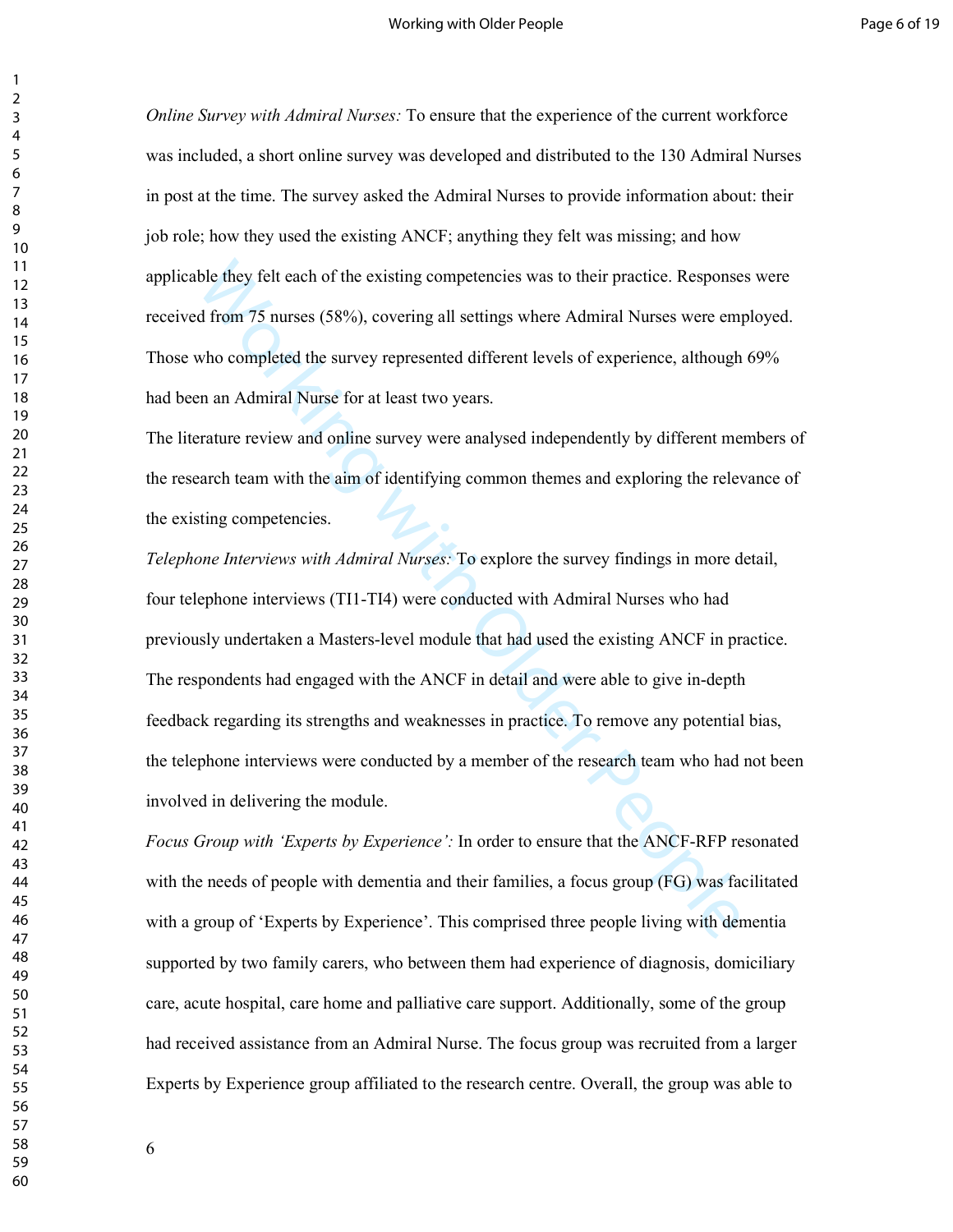#### Page 7 of 19 Working with Older People

identify what skills and attributes they felt were important for Admiral Nurses to have, helping to shape the content of the ANCF-RFP.

s, roles (e.g. team leaders, sole workers, team members), experience (e.g. newled and experienced Admiral Nurses) and different geographic locations. As w<br>g a wide range of views, the focus groups made it possible to explo *Focus Groups with Admiral Nurses:* Three focus groups (FG1.1-FG1.3) were conducted with a total of 27 Admiral Nurses who were purposively selected to reflect a variety of work settings, roles (e.g. team leaders, sole workers, team members), experience (e.g. newly appointed and experienced Admiral Nurses) and different geographic locations. As well as gathering a wide range of views, the focus groups made it possible to explore emerging ideas as the ANCF-RFP took shape.

Although it was not possible to reach a definitive figure of overall engagement due to the online survey being anonymous, it was estimated that in total around 70% of the contemporary Admiral Nurse workforce were directly involved in at least one of the four key information gathering activities.

# *Phase 2: Refining and validating the ANCF-RFP*

The second phase of work built on the draft ANCF-RFP, and in addition to further reviews from the Reference Group one main activity was undertaken to inform and finalise the ANCF-RFP.

*Focus Groups with Admiral Nurses:* Four focus groups (FG2.1-FG2.4) were conducted with 21 different Admiral Nurses to those involved in the Phase 1 groups. This was partly to capture the views of a wide range of Admiral Nurses, and partly to engender a feeling of engagement and ownership of the emerging ANCF-RFP. The aim was for the ANCF-RFP to be used by the Admiral Nurses in their practice, so developing it *with* them rather than *for* them was key to the whole approach. The focus groups enabled the finer details within the ANCF-RFP to be tested, helping to refine the language used to make it more applicable in practice, and identifying potential areas requiring clarification. As in Phase 1, it was also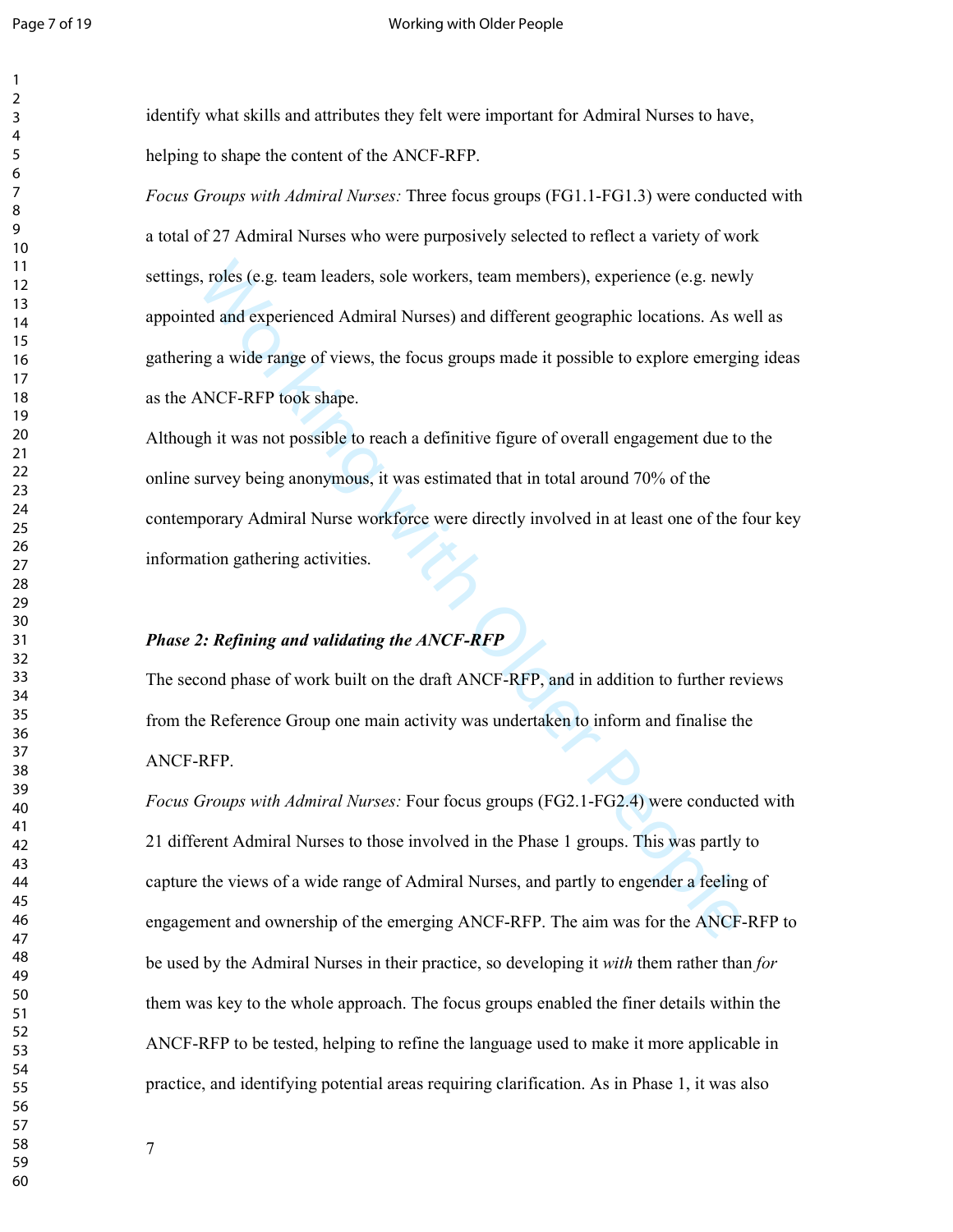possible to use the focus groups as part of an iterative process, incorporating ideas from one group into the ANCF-RFP and testing them with the next group. For example, refining the wording of individual competencies to reflect the views of the Admiral Nurses whilst capturing the complexity of their role.

## **Results**

## *Development of the ANCF-RFP*

s<br>ment of the *ANCF-RFP*<br>mary of the findings from the literature review can be found in Table 1, which<br>es the previous competencies into those which were represented strongly in the<br>read those which were represented less A summary of the findings from the literature review can be found in Table 1, which separates the previous competencies into those which were represented strongly in the literature and those which were represented less frequently. The competencies in the latter group had potential to be subsumed within other competencies. For example, advanced assessment skills are a critical underpinning to therapeutic skills, and likewise aspects of health promotion and prevention may occur within the wider remit of information sharing. A number of potential gaps were also identified by the literature review, and while they did not necessarily require new competencies in their own right, they reinforced the need for the ANCF-RFP to ensure that they were incorporated as appropriate and covered comprehensively.

…..Insert Table 1 here…..

From the online survey, the existing ANCF was rated as 'very important' or 'important' to 64% of Admiral Nurses, with 59% stating that it supported their professional development. The respondents provided information about how they used the existing ANCF, and what would help them to engage more with it. They also provided many constructive suggestions of how it could be improved in the ANCF-RFP.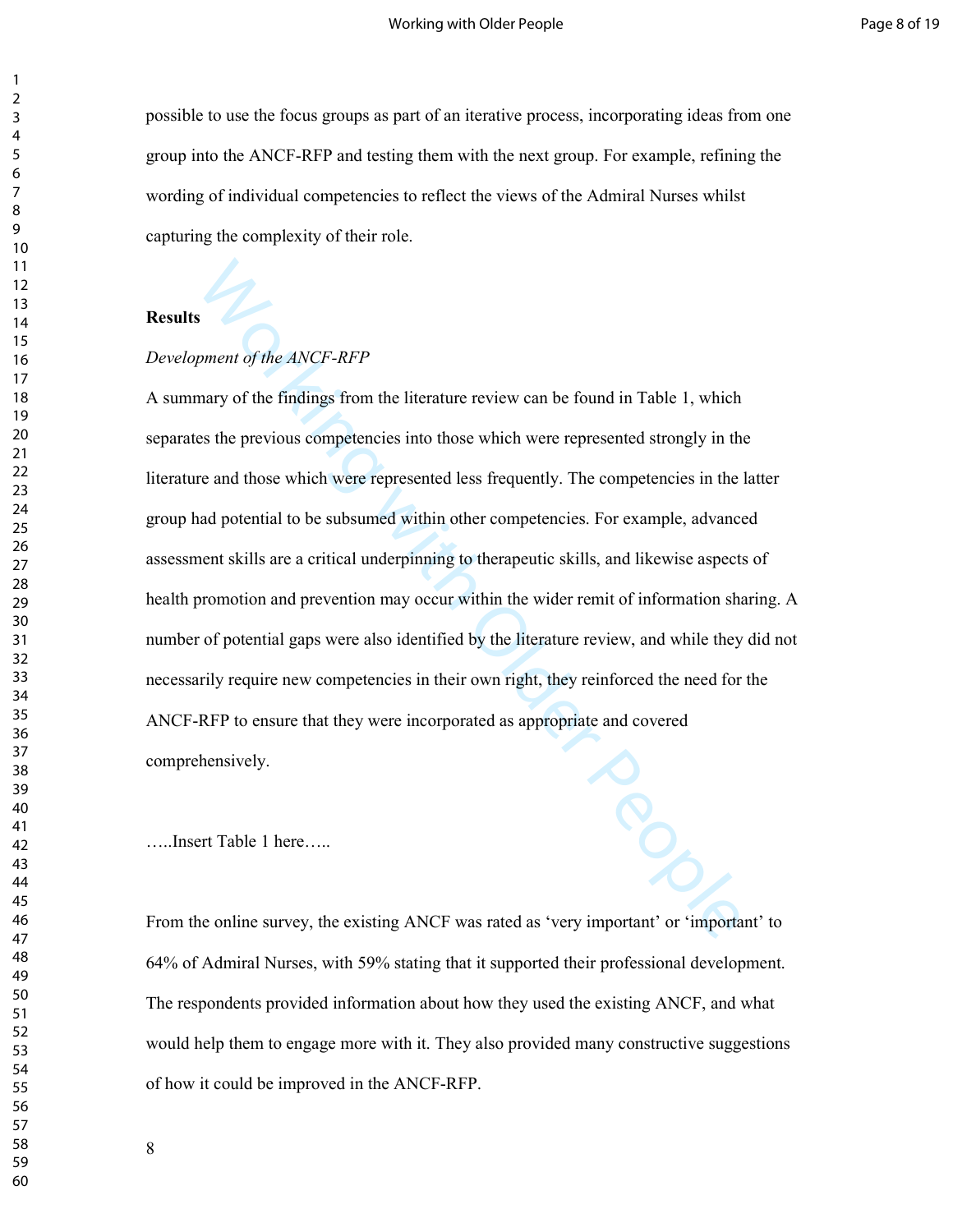#### Page 9 of 19 North 2002 and 2008 Working with Older People

literature review found were less frequently referenced. Additionally, all of the all gaps identified by the literature review were also highlighted by the survey es, reiterating the importance of incorporating them into t Interestingly, when the Admiral Nurses were asked to rate each existing competency in terms of its applicability to their practice, those rated as 'highly applicable' by at least 70% of respondents matched those that the literature review found were significantly represented. Similarly, those rated as 'highly applicable' by less than 70% of respondents matched those that the literature review found were less frequently referenced. Additionally, all of the potential gaps identified by the literature review were also highlighted by the survey responses, reiterating the importance of incorporating them into the ANCF-RFP. Synthesising the findings from the literature review and the survey helped to prioritise the competencies and shape the key topic areas to be covered. Decisions relating to the inclusion, exclusion or combining of competencies were subsequently explored, refined and validated with the Admiral Nurses during the focus groups. The key areas arising from the research activities are explored below.

## *Reflecting the complexity of the Admiral Nurse role*

One of the early challenges in developing the ANCF-RFP was the consideration of the range of settings and roles in which Admiral Nurses function, and whether there should be separate competencies to reflect the various settings. The Reference Group advised that a generic framework would be preferable and when the competencies were piloted during the focus groups with Admiral Nurses from different care settings, it became apparent that the generic framework was workable.

A theme also emerged that: *"the competency framework should define us as a speciality, it should be unique" (Admiral Nurse TI1)*, because being an Admiral Nurse is a specialist role requiring specialist knowledge, and: *"specialist knowledge is key" (Expert by Experience FG)*. The ANCF-RFP therefore needed to fit with the evolving role of Admiral Nurses, but still be true to the core role and focus on the skills and values that all Admiral Nurses should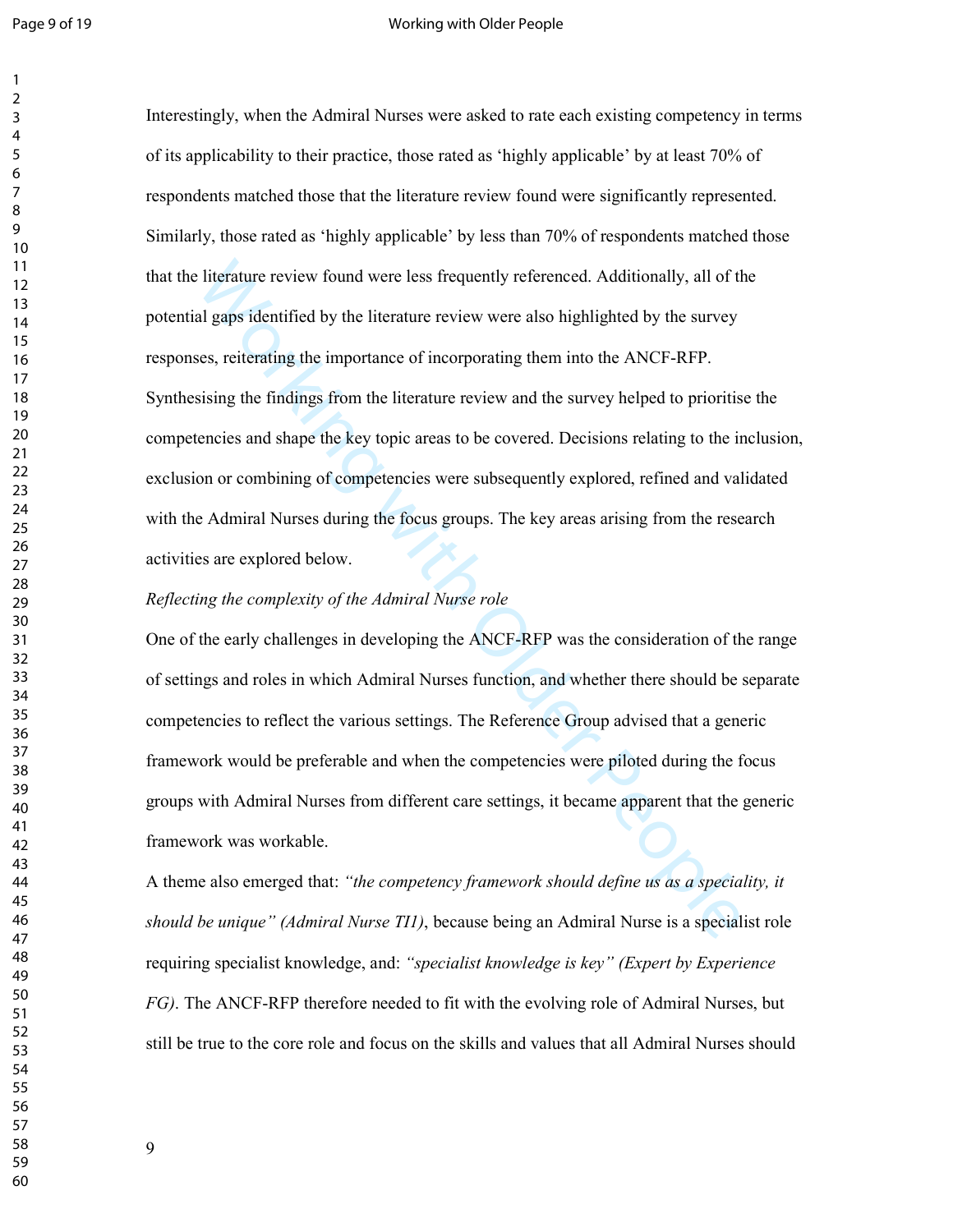have. Feedback from the Phase 2 focus groups indicated that the Admiral Nurses felt the refreshed competencies summed up their role well.

*Linking the ANCF-RFP to practice* 

ictice. Although some Admiral Nurses used it on a regular basis, for others it b<br>*hing we did at [Practice Development] days" (Admiral Nurse, FGLI)* that ter<br>side at other times. External factors were also found to influen Many Admiral Nurses reported a disconnection between the existing ANCF and their day-today practice. Although some Admiral Nurses used it on a regular basis, for others it became: *"something we did at [Practice Development] days" (Admiral Nurse, FG1.1)* that tended to be put aside at other times. External factors were also found to influence how Admiral Nurses used the existing ANCF. Many host organisations that employed Admiral Nurses used appraisal documentation, so many Admiral Nurses were more likely to use those. Conversely, Admiral Nurses applying for revalidation with the NMC could see the potential benefits of using the existing ANCF as a portfolio of evidence as: *"the new revalidation process has also made me focus much more on collecting the evidence I need" (Admiral Nurse TI3)*. It became clear that the ANCF-RFP needed to be multi-functional, in that it should:

- reiterate the link with practice, and the practical application of the competencies
- be integrated with work, rather than being seen as an additional task
- support host organisation appraisals
- support NMC revalidation

#### *Concise structure and style*

The style of the existing ANCF had affected how it was used by many Admiral Nurses. While some felt it was: *"easy to follow"*, *"well explained"* and *"comprehensive"*, for others it was: *"overwhelming"*, *"too long"*, *"complicated"*, *"clunky"* and *"quite wordy"*. Additionally, it had eight competencies, each with eight elements within them with substantial explanatory text. The ANCF-RFP therefore needed to be streamlined with six overarching competencies, each with six elements, and any additional information being focused to keep it practical, relevant, concise and user-friendly. When the ANCF-RFP was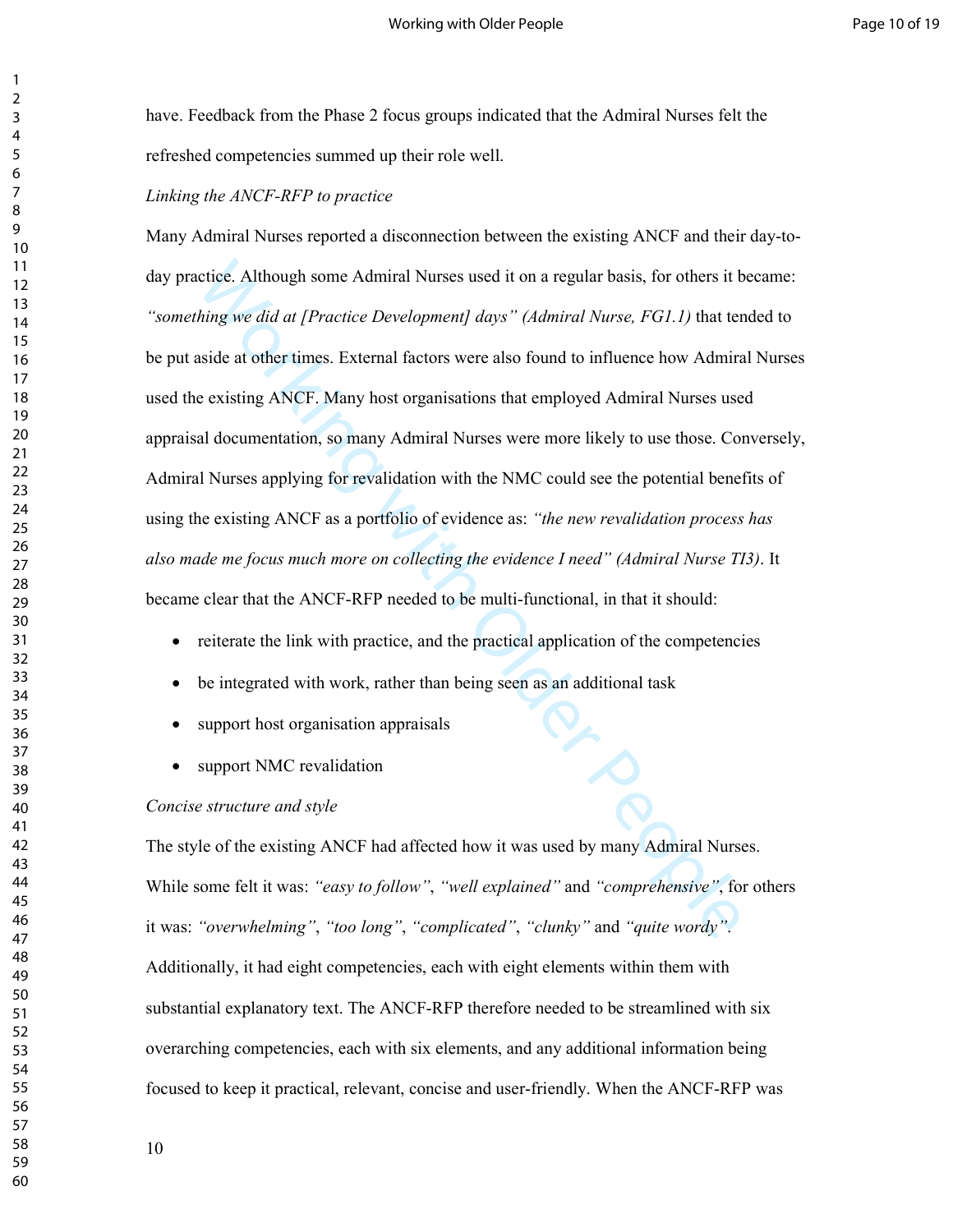#### Page 11 of 19 North Board 2012 12:00 Working with Older People

piloted with the Admiral Nurses during the later focus groups, it was: *"more appealing"* and the shorter format was considered a success.

The six competencies are provided diagrammatically in Figure 1.

…..Insert Figure 1 here…..

Although not ranked, the three competencies which visually sit at the top of the circle relate to the therapeutic components of Admiral Nurse practice, whilst the two lower competencies relate to their skills in sharing their specialist knowledge and embodying the Admiral Nurse role. Competency 6 sits in the middle as it promotes both critical reflective practice and engagement with the ANCF-RFP. The cyclical representation demonstrates an evolving and dynamic role which sees Admiral Nurses as unique professionals within a multi-faceted dementia service.

## *Measuring progress – levels of competency*

ent Figure 1 here.....<br>
gh not ranked, the three competencies which visually sit at the top of the circle<br>
herapeutic components of Admiral Nurse practice, whilst the two lower compo<br>
otheir skills in sharing their special The literature review identified ways to measure progress through different levels of competency. However, due to the complex nature of Admiral Nursing across a variety of practice settings, it was felt that these may be difficult to apply. Different options were explored in the Admiral Nurse focus groups to identify a suitable solution. The Admiral Nurses felt that differentiating between levels of competency was required as a means of benchmarking skills and measuring progress, with three levels emerging from the focus groups as an ideal. However, a number of concerns needed consideration when developing the levels of competency.

While some organisations or other conditions have their own terminology, some language used to define levels of competency has been duplicated in different settings resulting in numerous meanings, and terms such as 'Advanced Practice', 'specialist' and 'expert' are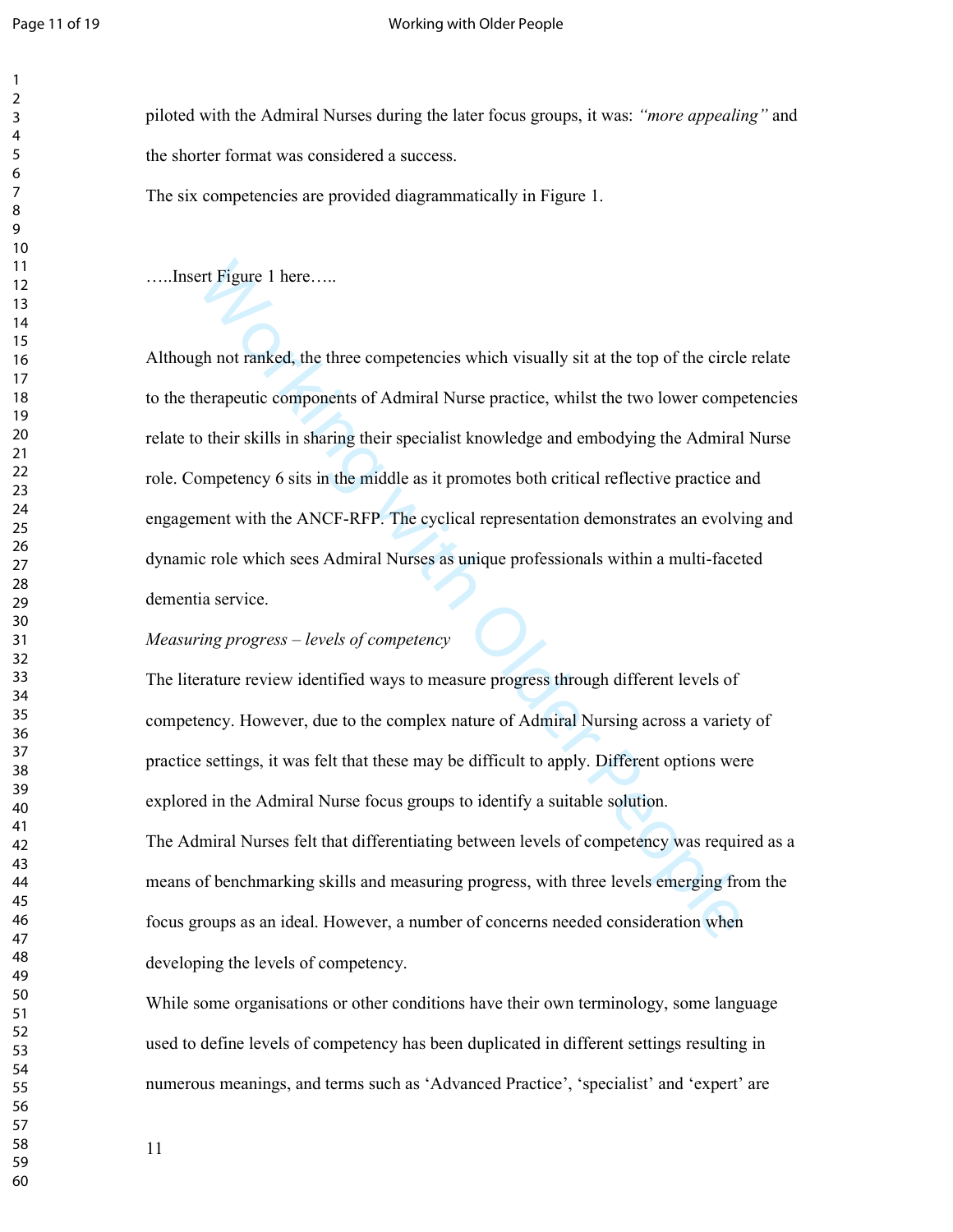used by various institutions. The government agenda of improving dementia awareness and increasing education and training for staff has also identified levels or 'Tiers of expertise' (Skills for Health *et al.*, 2015).

There is also potential confusion in terms of which role Admiral Nurses are most closely associated with, as although some Admiral Nurses will be working as Advanced Practitioners, their role is more commensurate with that of a Specialist Nurse, with distinctive knowledge and skills in dementia. Therefore terminology and requirements relating to different roles may not be applicable to Admiral Nurses.

ted with, as although some Admiral Nurses will be working as Advanced<br>oners, their role is more commensurate with that of a Specialist Nurse, with di<br>dge and skills in dementia. Therefore terminology and requirements relat In addition to concerns around language, defining levels of competency was complicated by the complexity of the Admiral Nurse role. The challenge was therefore to develop levels which were unique to Admiral Nursing, but also reflected contemporary discourse surrounding skill, attainment and knowledge within health and social care. The research activities also found that Admiral Nurses did not want the ANCF-RFP to become a tick box exercise and were concerned that an over-reliance on self-rating would become too subjective. A small number of Admiral Nurses felt that progression through levels can sometimes feel unhelpful if comparing self to others, therefore the levels needed to be clear and support individual progression within practice.

Consequently, three levels of competency progression were integrated into the ANCF-RFP, with 'Specialist', 'Enhanced Specialist' and 'Advanced Specialist' being proposed. These titles reflect the contemporary language within health and social care but avoid being timelimited as they are unique to Admiral Nursing. To address some of the previous concerns and be responsive to the ever-changing complexity of the Admiral Nurse role, the levels are flexible, nonprescriptive, and crucially not based upon a hierarchical process of achievement. This means that Admiral Nurses could be at a different level for individual elements within each competency. When piloted with the Admiral Nurses, feedback indicated that they liked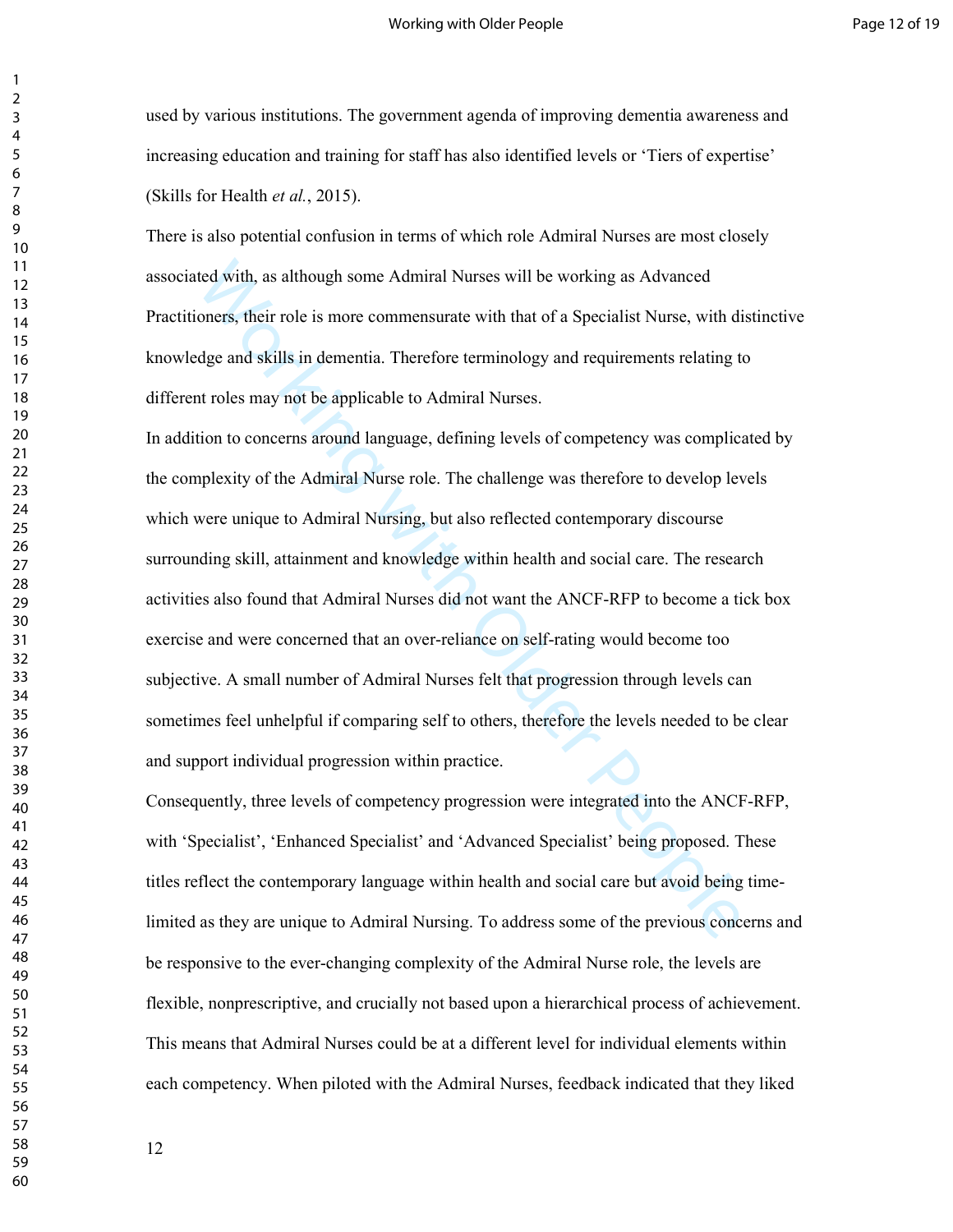#### Page 13 of 19 North Board 2012 13 of 19 North Morking with Older People

the titles and could see a clear difference between the levels. It was also appreciated that practicing at different levels within a competency was possible and acceptable. The three levels are described in Table 2.

…..Insert Table 2 here…..

# **Discussion**

end Table 2 here.....<br>
sion<br>
sion<br>
sion<br>
colopment of the ANCF-RFP was never going to be straightforward, being a n<br>
2 document which had itself revised the original ANCF developed in 2003. The<br>
relay areas identified with The development of the ANCF-RFP was never going to be straightforward, being a refresh of the 2012 document which had itself revised the original ANCF developed in 2003. The competency areas identified within the previous ANCF were highly regarded by many Admiral Nurses, with feedback indicating that the majority of the competencies were still relevant to practice but the complexity of their role needed stronger articulation. This was achieved through engagement with the Admiral Nurses and evidence to ensure that the competencies are contemporary, succinct and, most importantly, applicable within practice. From the outset a conscious decision was made to work consistently with the Admiral Nurses to draw on their experiences and ideas about developing the ANCF-RFP. It was apparent that whilst many felt the previous ANCF was a good document, its application was not embedded in their practice and there was an overall lack of ownership of the document. Crucially therefore, the ANCF-RFP needed to be 'their' framework.

As work on the competencies progressed it became clear that critically reflective practice and continuing professional development formed not just a competency in its own right but also the cornerstone of all practice competencies, key to maintaining Admiral Nurses as highly skilled and usually autonomous professionals. Thus it became clear that the ANCF-RFP needed to articulate and reflect that underpinning competence. Competency 6 is consequently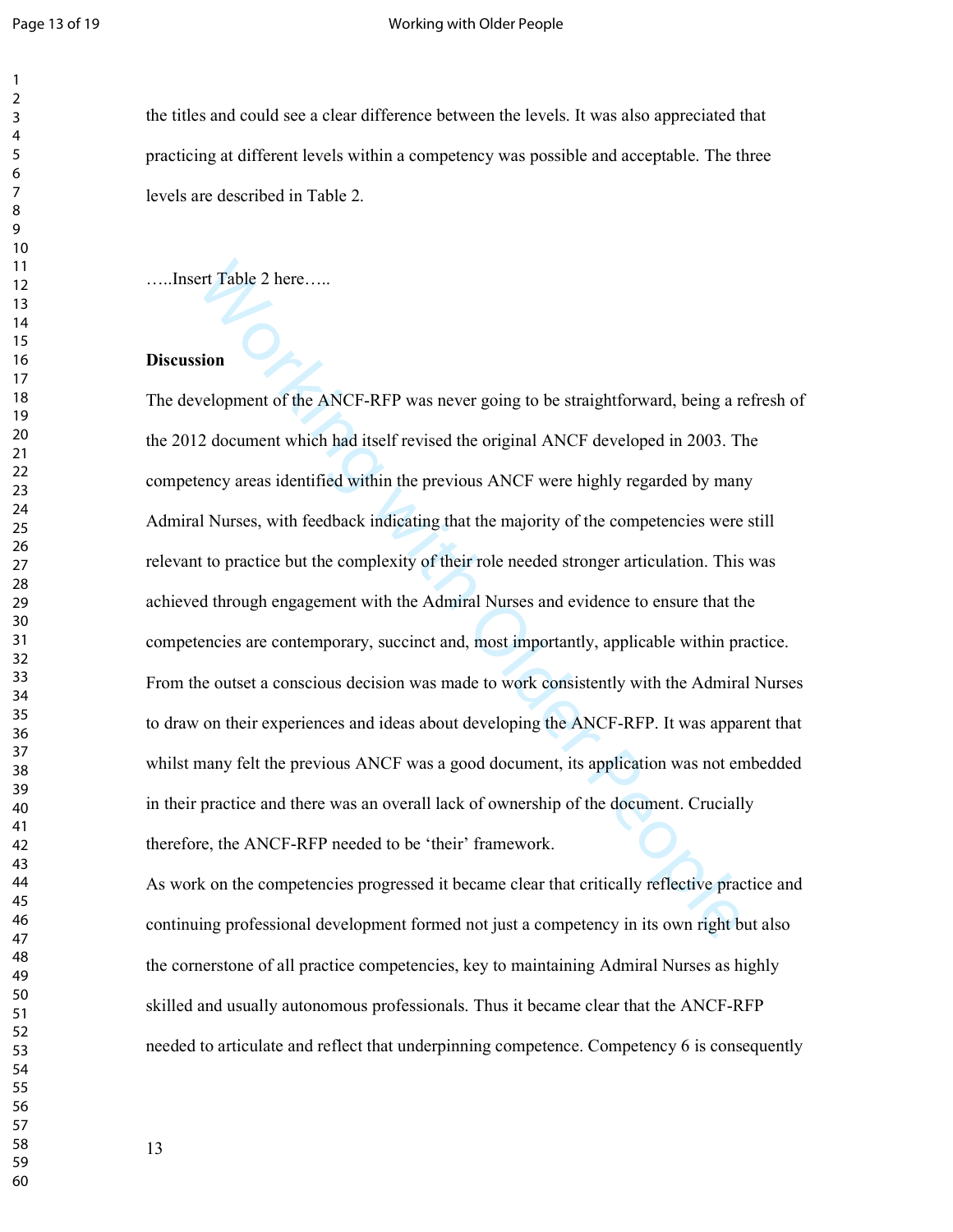a means of recognising how to engage with the ANCF-RFP in a way which is meaningful within Admiral Nursing practice.

gful relationships with professionals from a range of disciplines whilst undert<br>of therapeutic interventions with families and carers, making their role unique.<br>
ress needed to be reflected in the ANCF-RFP, with the levels Admiral Nurses often work alone and independently, frequently outside of an Admiral Nurse team. However, there are high expectations of Admiral Nurses creating and sustaining meaningful relationships with professionals from a range of disciplines whilst undertaking a range of therapeutic interventions with families and carers, making their role unique. This uniqueness needed to be reflected in the ANCF-RFP, with the levels being a way of achieving this. Flexible transition between levels should allow for an individual focus which takes into account role, practice setting, previous experiences and skill, and most importantly the varied family and caring relationships Admiral Nurses work within.

#### **Conclusion**

The success of this work has been in part down to the Admiral Nurses themselves who have been willing and enthusiastic to examine their role in relation to the ANCF and have exposed themselves to difficult conversations around what they do. The method of engaging the Admiral Nurses and developing the ANCF-RFP *with* them not *for* them provides an approach which may have value for other professionals wanting to undertake a similar process in their specialist area.

As understanding about the complex experiences faced by people affected by dementia develops, and the awareness of the general public increases, expectations within health and social care services will be raised. The ANCF-RFP goes some way to illuminating the role of Admiral Nurses and will open up a clearer evidence-based dialogue with potential commissioners about the value of having an Admiral Nurse service in their area. Previous papers exploring the role of the dementia nurse specialist, including the Admiral Nurse role (Bunn *et al.*, 2016; Griffiths *et al.*, 2015), have recognised the value and contribution of such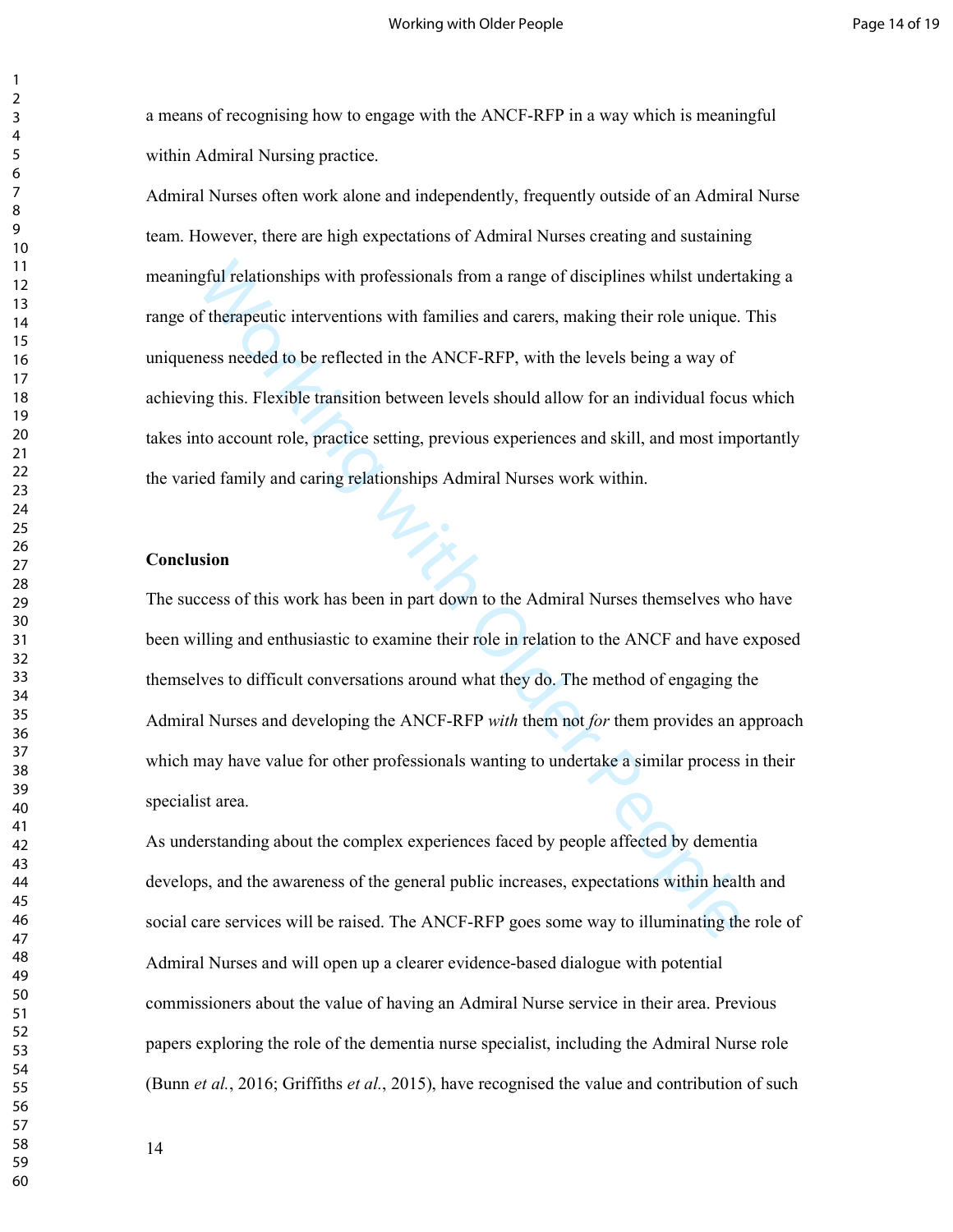#### Page 15 of 19 North 2002 and 2008 Working with Older People

roles but equally recognised the need for further clarity on the exact nature of knowledge, skills and interventions offered. It is anticipated the development and systematic application of the ANCF-RFP for Admiral Nursing will support a more systematic approach and help provide further evidence of the benefits of specialist nurse support for families affected by dementia.

# **References**

ia.<br>
F., Goodman, C., Pinkney, E. and Drennan, V. (2016), "Specialist nursing and<br>
mitty support for the earers of people with dementia living at home: an evidenc<br>
is", *Health and Social Care in the Community*, Vol. 24 No Bunn, F., Goodman, C., Pinkney, E. and Drennan, V. (2016), "Specialist nursing and community support for the carers of people with dementia living at home: an evidence synthesis", *Health and Social Care in the Community*, Vol. 24 No. 1, pp. 48-67. Griffiths, P., Bridges, J., Sheldon, H. and Thompson, R. (2015), "The role of the dementia specialist nurse in acute care: a scoping review", *Journal of Clinical Nursing*, Vol. 24 No. 9- 10, pp. 1394-1405.

Health Education South West (2014), "Dementia Education: Empirical development of curricula standards and criteria to support Dementia Education", Health Education England, Exeter.

Health Education England (2015), "Clinical Academic Careers Framework: A framework for optimizing clinical academic careers across healthcare professions", Health Education England, London.

Hibberd, P. (2012), "Admiral Nurse Competency Framework", Dementia UK, London. Kitwood, T. (1997), *Dementia Reconsidered: The Person Comes First,* Open University Press, Buckingham.

Nursing and Midwifery Council (2010), "Standards for pre-registration nursing education", Nursing and Midwifery Council, London.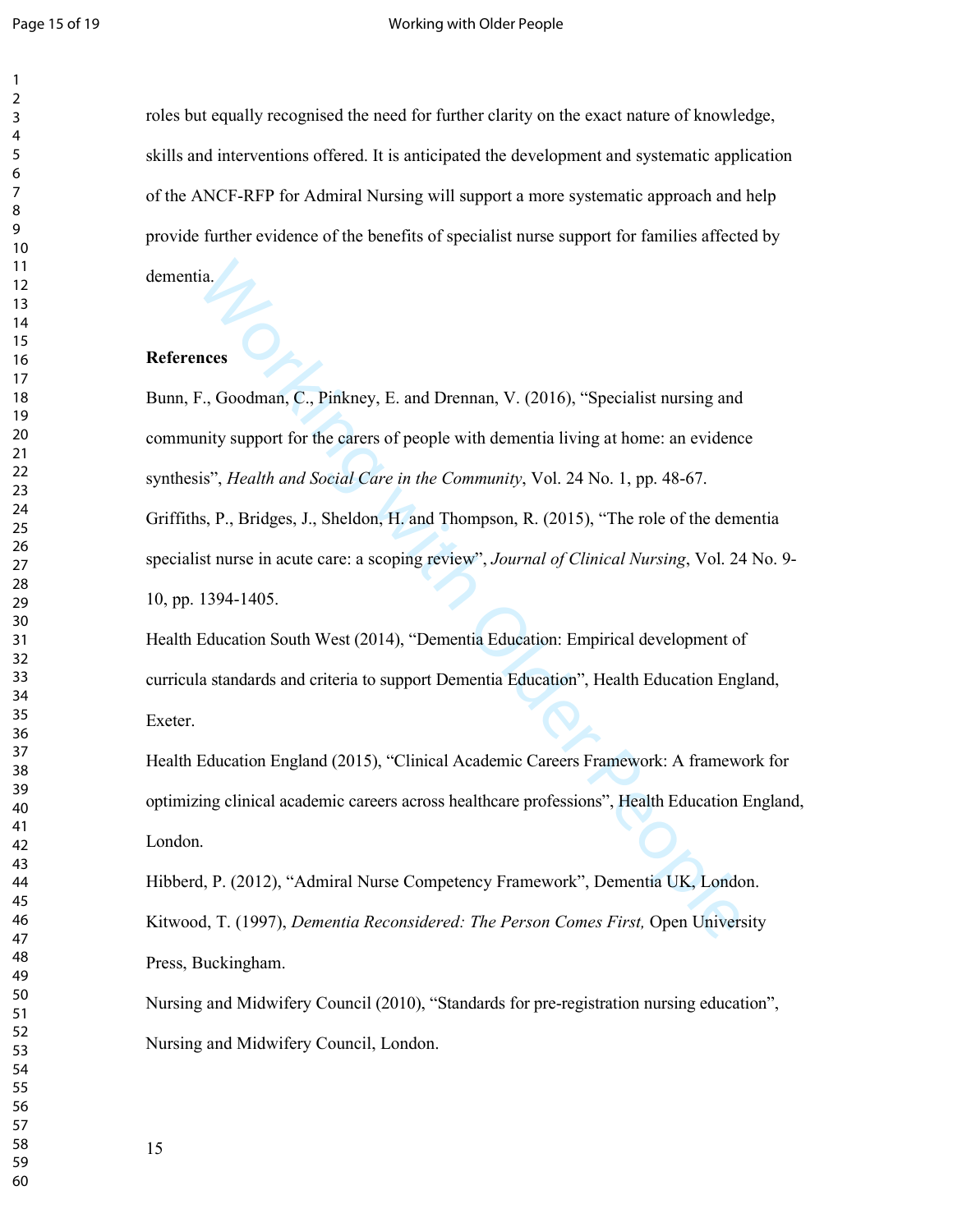College of Nursing (2016), "Credentialing", available at<br>www.ren.org.uk/credentialing (accessed 20th February 2018).<br>To Health, Health Education England and Skills for Care (2015), "Dementia Co<br>ion and Training Framework". Nursing and Midwifery Council (2015a), "How to revalidate with the NMC: Requirements for renewing your registration", Nursing and Midwifery Council, London. Nursing and Midwifery Council (2015b), "The Code: Professional standards of practice and behaviour for nurses and midwives", Nursing and Midwifery Council, London*.* Royal College of Nursing (2016), "Credentialing", available at https://www.rcn.org.uk/credentialing (accessed 20th February 2018). Skills for Health, Health Education England and Skills for Care (2015), "Dementia Core Skills Education and Training Framework". Traynor, V. and Dewing, J. (2003), "The Admiral Nurses' Competency Framework", Dementia UK, London.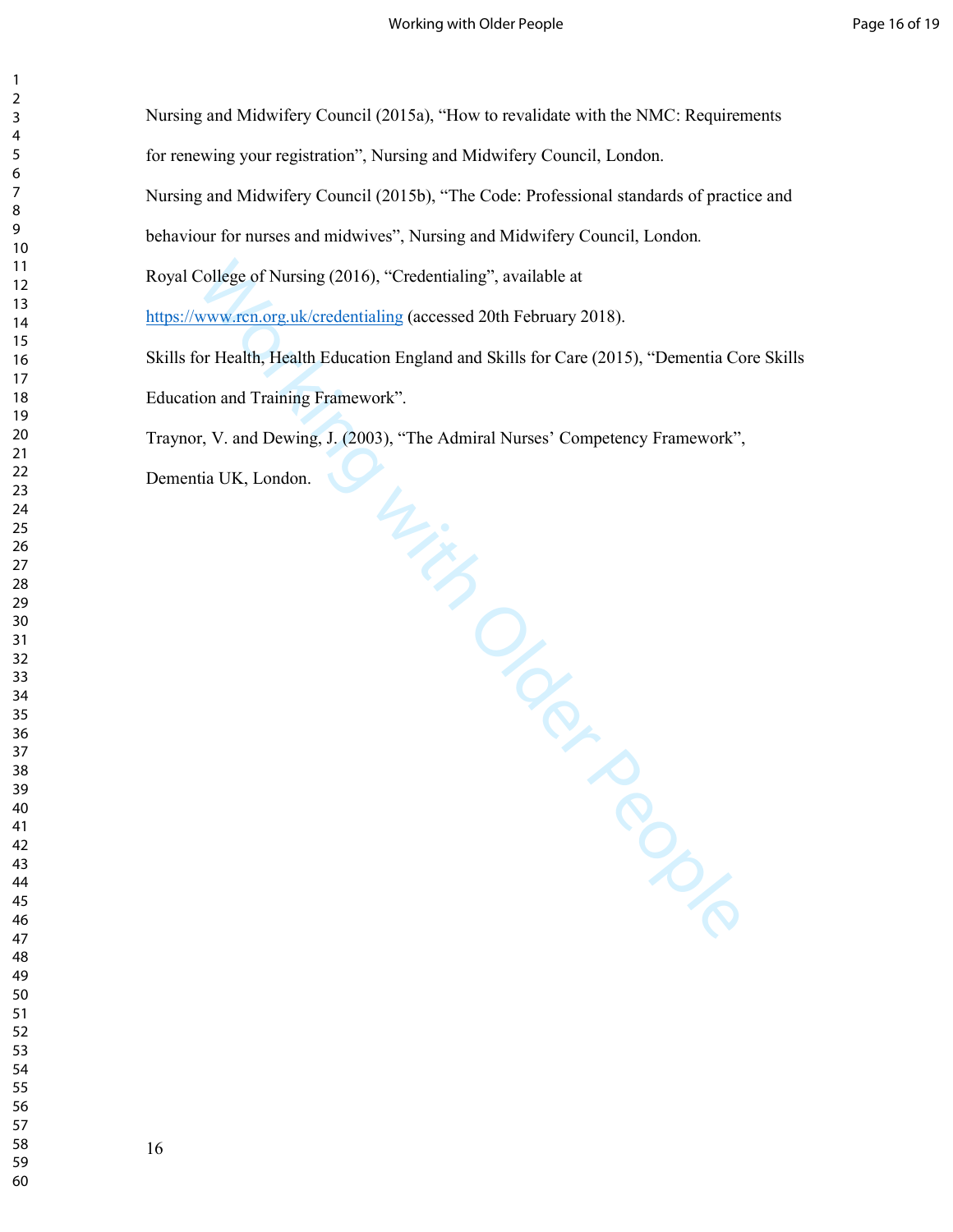Table 1: Competencies referenced in the literature review

| Significant<br>representation of<br>competencies in the<br>literature                                                                             | <b>Competencies less</b><br>frequently referenced in<br>the literature                                                           | <b>Competencies identified</b><br>that were not included in<br>original Admiral Nurse<br>competencies                                                                        |
|---------------------------------------------------------------------------------------------------------------------------------------------------|----------------------------------------------------------------------------------------------------------------------------------|------------------------------------------------------------------------------------------------------------------------------------------------------------------------------|
| Therapeutic Skills<br>Sharing information and<br>education about dementia<br>and carer issues<br>Working in an ethical and<br>person-centred care | Advanced assessment<br>skills<br>Prioritising competing<br>demands in workload<br>Health promotion and<br>prevention of dementia | Assessment of mental<br>capacity including legal<br>frameworks, making Best<br>Interests and Deprivation<br>of Liberty decisions and<br>Safeguarding<br>End of life care and |
| manner<br>Balancing the needs of the<br>carer and the person with<br>dementia<br>Promoting best practice                                          |                                                                                                                                  | support<br>Needs of people with rarer<br>sub-types of dementia<br>Cultural competence in<br>working with diverse<br>communities                                              |
|                                                                                                                                                   |                                                                                                                                  | Working with the person<br>living with dementia to<br>address unmet needs                                                                                                    |
|                                                                                                                                                   |                                                                                                                                  |                                                                                                                                                                              |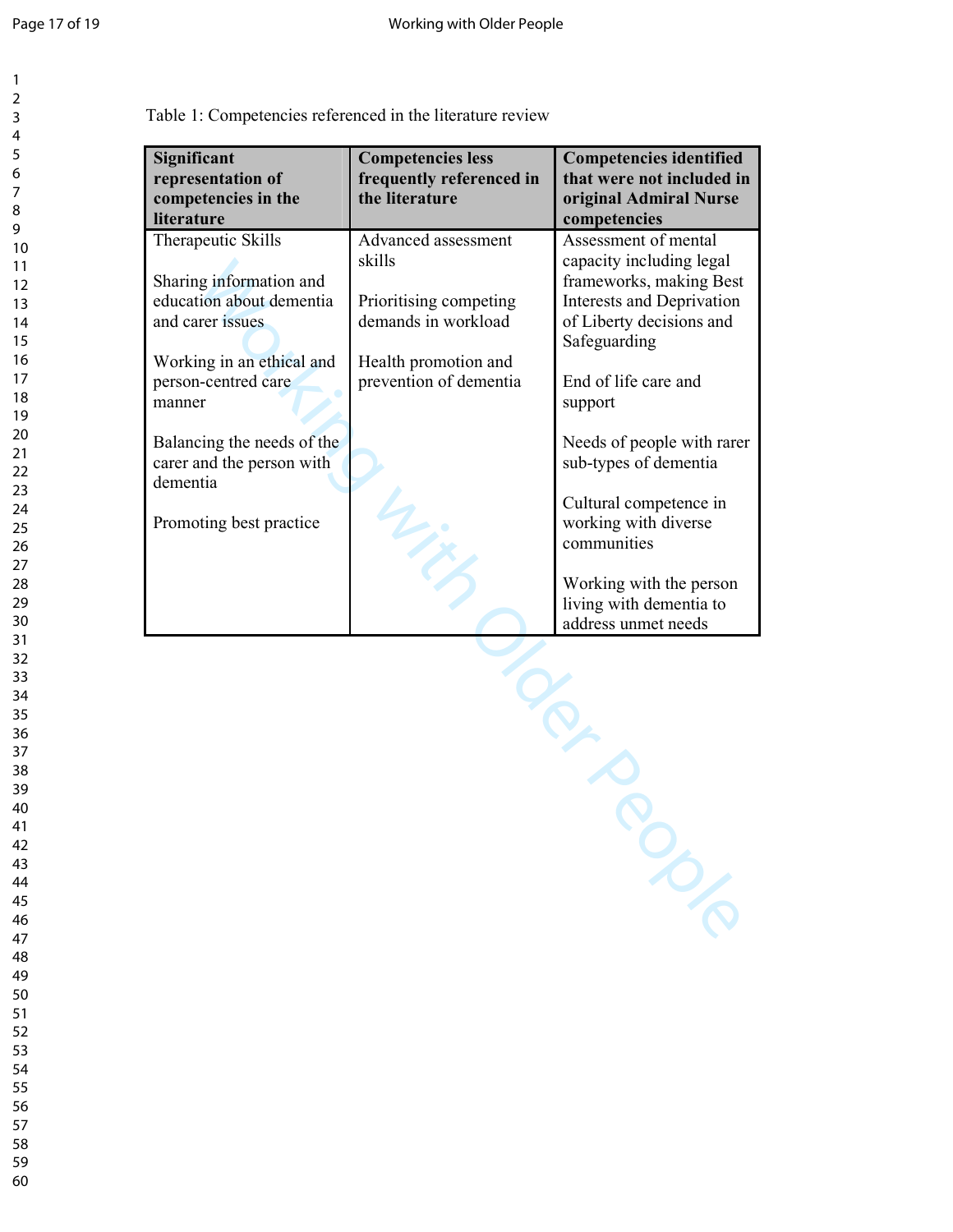| Table 2: Levels of competency |  |  |
|-------------------------------|--|--|
|-------------------------------|--|--|

| Have a good<br>understanding of the key<br>concepts in dementia care<br>and an awareness of<br>research and current                                                                                                                                                                                                                                                                                                      | $\bullet$<br>Encourages and<br>promotes changes within<br>their host organisation                                                                                                                                                                                                                                                                                                                                                                                                                                                                         | Evaluate and critically<br>$\bullet$<br>reflect on the impact of<br>changes at a personal and                                                                                                                                                                                                                                                                                                                                                                                                                                                                                                                                                                                        |
|--------------------------------------------------------------------------------------------------------------------------------------------------------------------------------------------------------------------------------------------------------------------------------------------------------------------------------------------------------------------------------------------------------------------------|-----------------------------------------------------------------------------------------------------------------------------------------------------------------------------------------------------------------------------------------------------------------------------------------------------------------------------------------------------------------------------------------------------------------------------------------------------------------------------------------------------------------------------------------------------------|--------------------------------------------------------------------------------------------------------------------------------------------------------------------------------------------------------------------------------------------------------------------------------------------------------------------------------------------------------------------------------------------------------------------------------------------------------------------------------------------------------------------------------------------------------------------------------------------------------------------------------------------------------------------------------------|
| evidence within the field.<br>Able to work<br>autonomously and reflect<br>upon their practice and<br>make changes accordingly.<br>Have a specific interest<br>and knowledge base in<br>dementia and are able to<br>access and understand<br>services in relation to their<br>own particular work<br>setting and role.<br>Understand and<br>consider the clinical and/or<br>academic pathway of their<br>own development. | and/or the practice of<br>colleagues.<br>Able to critically<br>$\bullet$<br>reflect and evidence their<br>actions accordingly and<br>work with carers and<br>professional caregivers in<br>a way which is person-<br>centred, relationship-<br>centred and innovative.<br>Able to evidence<br>$\bullet$<br>service impact and<br>evaluation and begin to<br>action change within their<br>specific practice and host<br>organisation.<br>May engage with an<br>academic clinical route<br>through specialist courses<br>and modules where<br>appropriate. | an organisational level,<br>and for those individuals<br>involved (including)<br>colleagues, service<br>users/clients,<br>management).<br>Use their advanced<br>knowledge and expertise<br>to widen their sphere of<br>influence on the practice<br>of others.<br>Able to lead on and<br>implement service<br>evaluation and<br>development.<br>Instrumental in<br>supporting fellow<br>Admiral Nurses and/or<br>colleagues from other<br>professional groups and<br>disciplines.<br>Able to demonstrate<br>evidence of development<br>and career progression.<br>This may be through an<br>integrated academic<br>pathway such as the<br>Masters in Advanced<br>Practice or through |
|                                                                                                                                                                                                                                                                                                                                                                                                                          |                                                                                                                                                                                                                                                                                                                                                                                                                                                                                                                                                           | advanced practice<br>experience.                                                                                                                                                                                                                                                                                                                                                                                                                                                                                                                                                                                                                                                     |